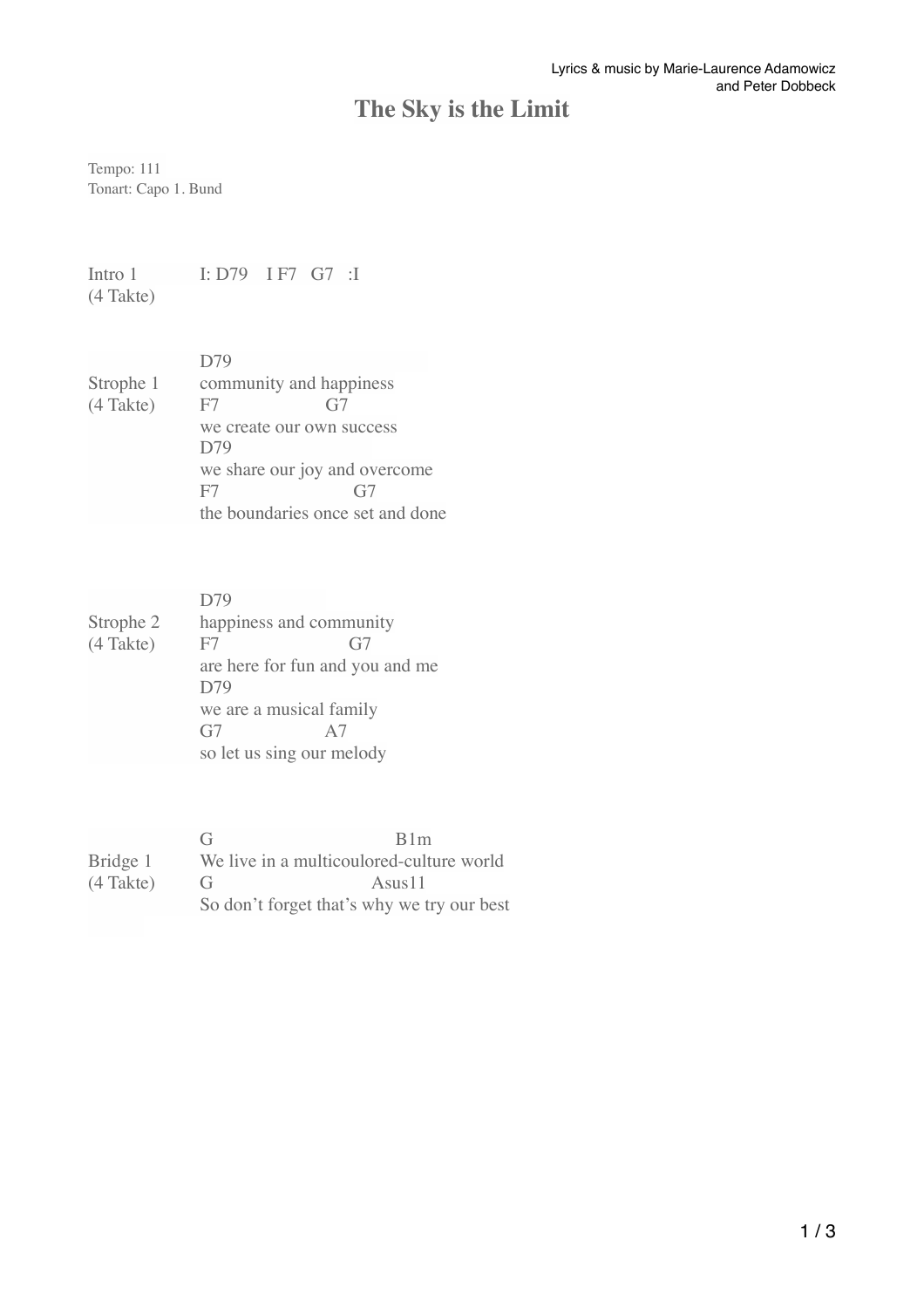## **The Sky is the Limit**

| Chorus 1<br>(8 Takte)    | D<br>G<br>we put our doubts to rest<br><b>Bm</b><br>the vision is clear<br>A<br>$\Box$<br>that's why the sky - is the limit<br>G<br>no need to wait<br>Bm<br>the future is here<br>$\mathsf{A}$<br>that's why the sky - is the limit |
|--------------------------|--------------------------------------------------------------------------------------------------------------------------------------------------------------------------------------------------------------------------------------|
| Intro 2<br>(4 Takte)     | I: D79 I F7 G7 :I                                                                                                                                                                                                                    |
| Strophe 3<br>$(4$ Takte) | G7<br>D79<br>F7<br>schoolovision community<br>F7<br>G7<br>D79<br>we work together creatively<br>D79<br>F7<br>G7<br>and share our music with other nations<br>D79<br>G7<br>A7<br>so we get closer and build relations                 |
| Bridge 2<br>(4 Takte)    | G<br><b>Bm</b><br>We live in a multicoulored-culture world<br>G<br>Asus11                                                                                                                                                            |
|                          | so don't forget that's why we try our best                                                                                                                                                                                           |
| Chorus 1<br>(8 Takte)    | D<br>G<br>we put our doubts to rest<br>Bm<br>the vision is clear<br>$\mathsf{A}$<br>$\Box$<br>that's why the sky - is the limit<br>G<br>no need to wait<br><b>Bm</b><br>the future is here<br>$\mathsf{A}$                           |
|                          | that's why the sky - is the limit                                                                                                                                                                                                    |